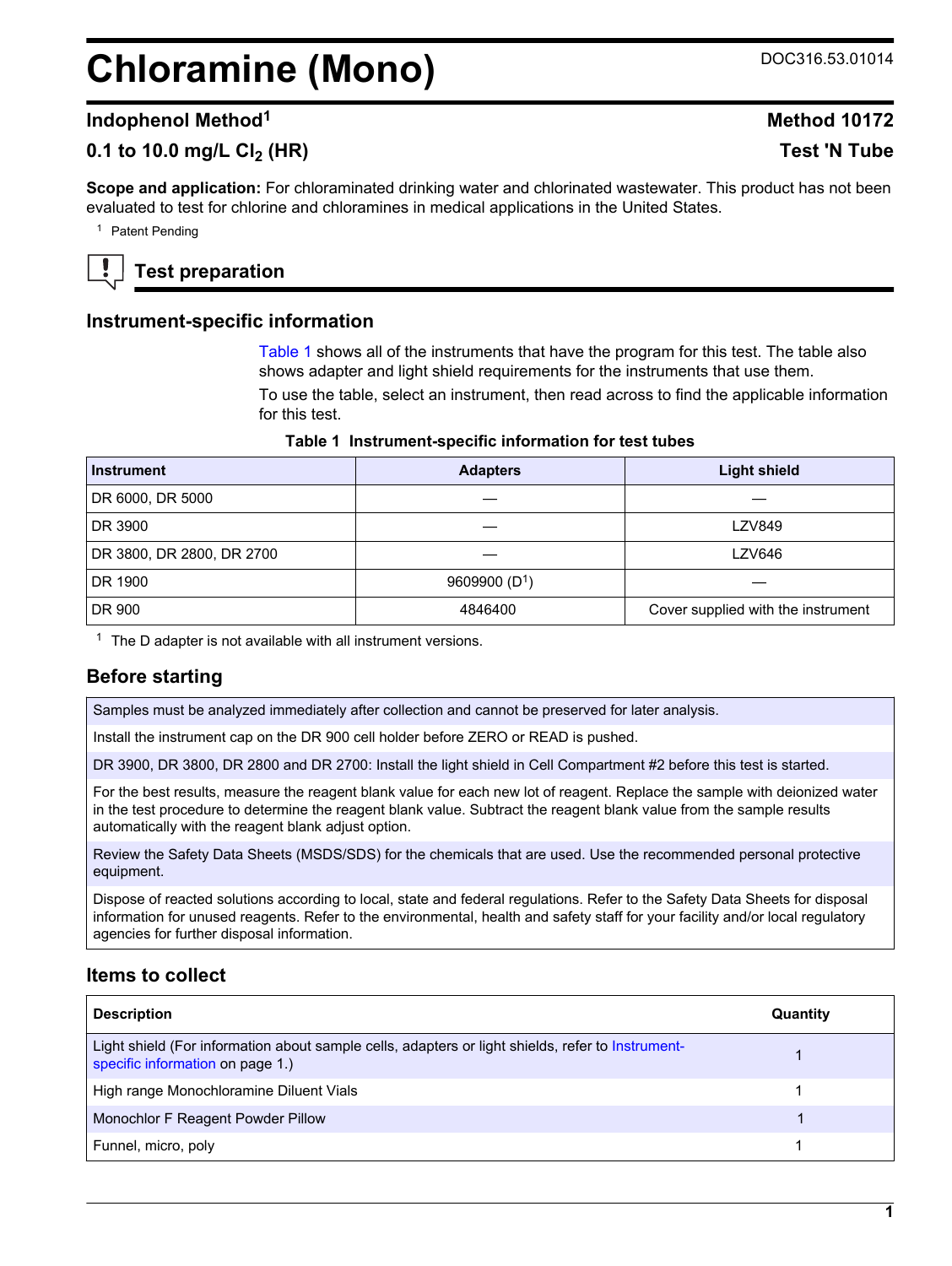# **Items to collect (continued)**

| <b>Description</b>         | Quantity |
|----------------------------|----------|
| Pipet, Mohr glass, 2.00 mL |          |
| ∣ Test tube rack           |          |

Refer to [Consumables and replacement items](#page-4-0) on page 5 for order information.

# **Sample collection and storage**

- Analyze samples immediately after collection.
- Collect samples in clean glass bottles.
- Open the sample valve or spigot and let the water flow for a minimum of 5 minutes.
- Rinse the sample bottle several times with the sample and let the sample overflow each time, then cap the container so that there is no head space (air) above the sample.

# **Test 'N Tube procedure**



**1.** Start program **67, Monochloramine HR TNT**. For information about sample cells, adapters or light shields, refer to [Instrument-specific](#page-0-1) [information](#page-0-1) on page 1.

*Note: Although the program name can be different between instruments, the program number does not change.*



**2.** Remove the cap from a HR Monochloramine Diluent vial. Use a pipet to add 2.0 mL of sample to the vial..



**3.** Put the cap on the vial. Invert to mix.







**5.** Insert the vial into the 16-mm cell holder.



**6.** Push **ZERO**. The display shows  $0.00$  mg/L Cl<sub>2</sub>.



**7.** Remove the vial from the cell holder.



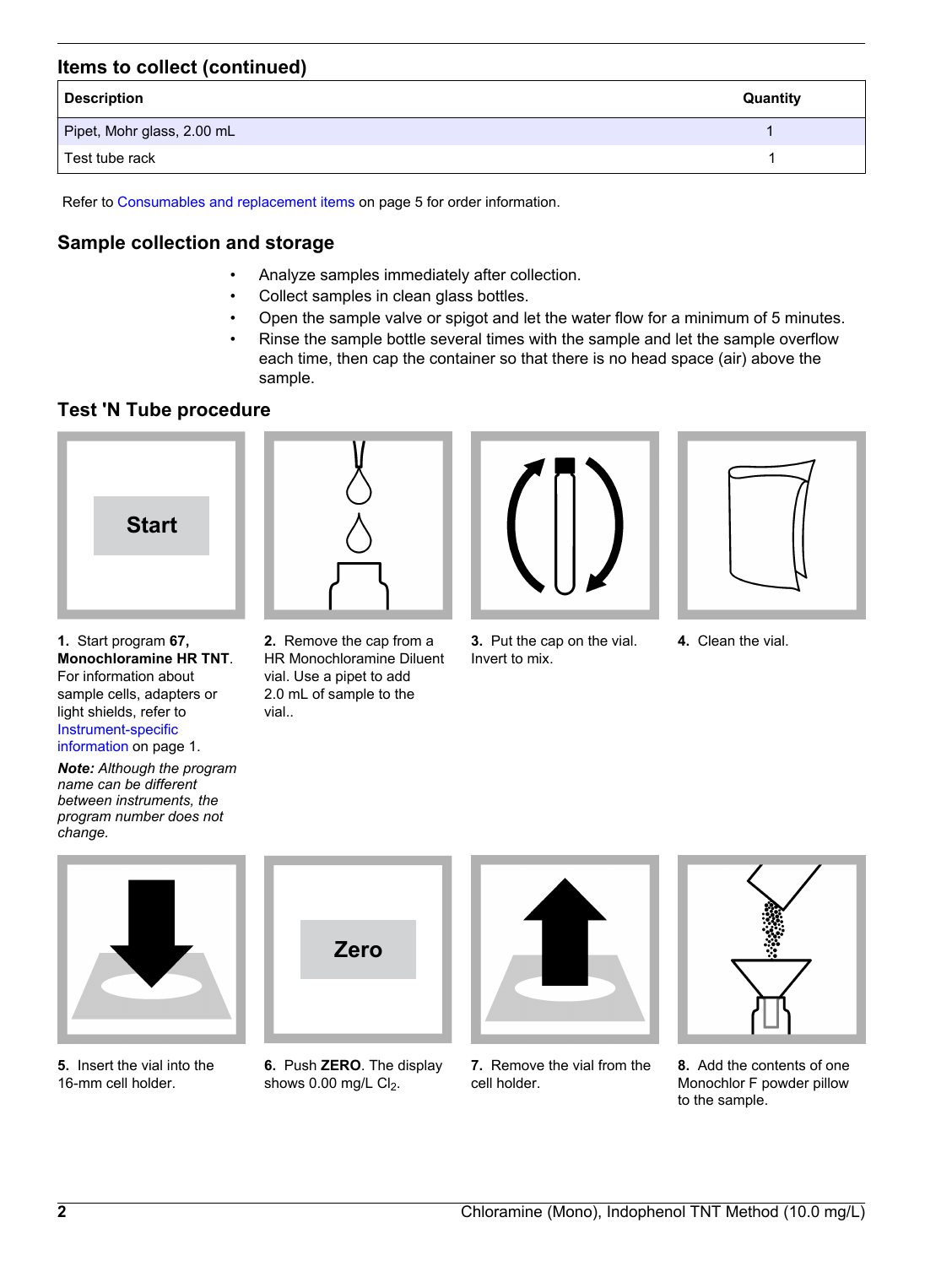<span id="page-2-0"></span>

**9.** Put the cap on the vial. Shake the vial for about 20 seconds to dissolve the reagent.



**10.** Start the instrument timer. A 5-minute reaction

time starts.



**11.** When the timer expires, insert the vial into the cell holder.



**12.** Push **READ**. Results show in mg/L  $Cl<sub>2</sub>$ .

# **Interferences**

[Table 2](#page-2-0) shows the substances that have been tested for interference and do not interfere at or below the indicated levels. [Table 3](#page-3-0) suggests treatments for interferences.

| <b>Interfering substance</b> | Interference level                      |
|------------------------------|-----------------------------------------|
| Alanine                      | 1 mg/L N                                |
| Aluminum                     | 10 mg/L Al                              |
| <b>Bromide</b>               | 100 mg/L Br                             |
| <b>Bromine</b>               | 15 mg/L Br <sub>2</sub>                 |
| Calcium                      | 1000 mg/L as CaCO <sub>3</sub>          |
| Chloride                     | 18,000 mg/L Cl-                         |
| <b>Chlorine Dioxide</b>      | $5$ mg/L CIO <sub>2</sub>               |
| Chromium (III)               | 5 mg/L $Cr^{3+}$                        |
| Copper                       | 10 mg/L Cu                              |
| Cyanide                      | 10 mg/L CN <sup>-1</sup>                |
| Dichloramine                 | 10 mg/L as $Cl2$                        |
| Fluoride                     | $5$ mg/L $F^-$                          |
| Free Chlorine                | 10 mg/L $Cl2$                           |
| Glycine                      | 1 mg/L N                                |
| Iron (II)                    | 10 mg/L $Fe2+$                          |
| Iron (III)                   | 10 mg/L $Fe3+$                          |
| Lead                         | 10 mg/L Pb                              |
| Magnesium                    | 1000 mg/L as CaCO <sub>3</sub>          |
| Manganese (VII)              | 10 mg/L                                 |
| Nitrate                      | 100 mg/L N                              |
| Nitrite                      | 50 mg/L N                               |
| Phosphate                    | 100 mg/L PO <sub>4</sub>                |
| Silica                       | 100 mg/L SiO <sub>2</sub>               |
| Sulfate                      | 2600 mg/L SO <sub>4</sub> <sup>2+</sup> |
| Sulfite                      | 50 mg/L $SO_3^{2-}$                     |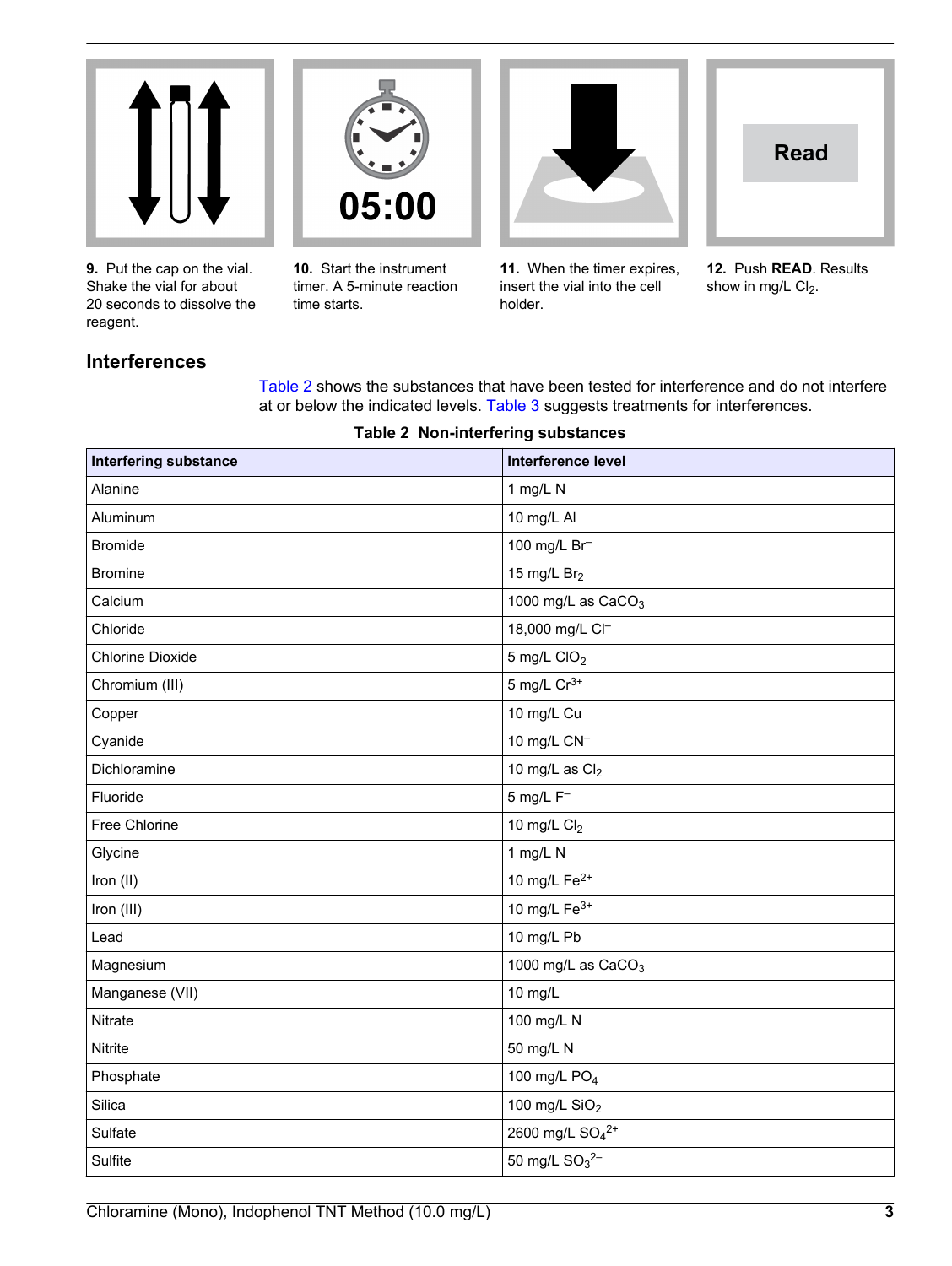|  | Table 2 Non-interfering substances (continued) |  |  |
|--|------------------------------------------------|--|--|
|--|------------------------------------------------|--|--|

| Interfering substance | Interference level    |
|-----------------------|-----------------------|
| Tyrosine              | 1 mg/L $N$            |
| ∣ Urea                | 10 mg/L N             |
| ∣ Zinc                | $ 5 \text{ mg/L Zn} $ |

| rapie o milenering substances |               |                                     |                                               |
|-------------------------------|---------------|-------------------------------------|-----------------------------------------------|
| <b>Substance</b>              | <b>Effect</b> | ∣ Interference level                | <b>Recommended treatment</b>                  |
| Ozone                         |               | Above 1 mg/L                        | Usually does not coexist with monochloramine. |
| Sulfide                       |               | A "rust" color develops if present. | Usually does not coexist with monochloramine. |
| Thiocyanate                   |               | Above 0.5 mg/L                      | This method will tolerate up to 2 mg/L.       |

## **Table 3 Interfering substances**

# <span id="page-3-0"></span>**Accuracy check**

# **Standard solution method**

Items to collect:

- Buffer Powder Pillow, pH 8.3
- Nitrogen, Ammonia Standard Solution, 100-mg/L as  $NH<sub>3</sub>-N$
- Chlorine Solution Ampules, 50–70 mg/L
- 100-mL Class A volumetric flask
- 50-mL graduated cylinder
- Pipet, TenSette®, 0.1–1.0 mL and tips
- Pipets, Volumetric, 2-mL Class A and Mohr, 5-mL
- Pipet bulb
- Organic-free water
- **1.** Prepare a 4.5-mg/L (as Cl<sub>2</sub>) monochloramine standard immediately before use as follows.
	- **a.** Add the contents of one Buffer Powder Pillow, pH 8.3 to approximately 50 mL of organic-free water in a clean 100-mL Class A volumetric flask. Swirl to dissolve the powder.
	- **b.** Use a Class A volumetric pipet to add 2.00 mL of Nitrogen, Ammonia Standard Solution, 100-mg/L as  $NH<sub>3</sub>$ –N into the flask.
	- **c.** Dilute to the mark with organic-free water. Mix well. This is a 2.00-mg/L buffered ammonia standard.
	- **d.** Use a graduated cylinder to add 50.00 mL of the buffered ammonia standard into a clean 100-mL beaker. Add a stir bar.
	- **e.** Find the exact concentration of the Chlorine Solution Ampules, 50–70 mg/L from the label on the package.
	- **f.** Calculate the volume of the Chlorine Solution to add to the ammonia standard: mL chlorine solution required = 455/(free chlorine concentration).
	- **g.** Open an ampule and use a glass Mohr pipet to add the calculated amount of Chlorine Solution slowly to the ammonia standard in the beaker. Keep the beaker on a stir-plate at medium speed during the chlorine addition.
	- **h.** Stir the monochloramine solution for 1 minute after the Chlorine Solution addition is complete.
	- **i.** Quantitatively transfer the monochloramine solution to a clean 100-mL Class A volumetric flask. Dilute to the mark with organic-free water and mix well. This is a nominal 4.5-mg/L (as  $Cl<sub>2</sub>$ ) monochloramine standard.
- **2.** Use this standard within 1 hour of preparation. Use the test procedure to measure the concentration of the monochloramine standard solution.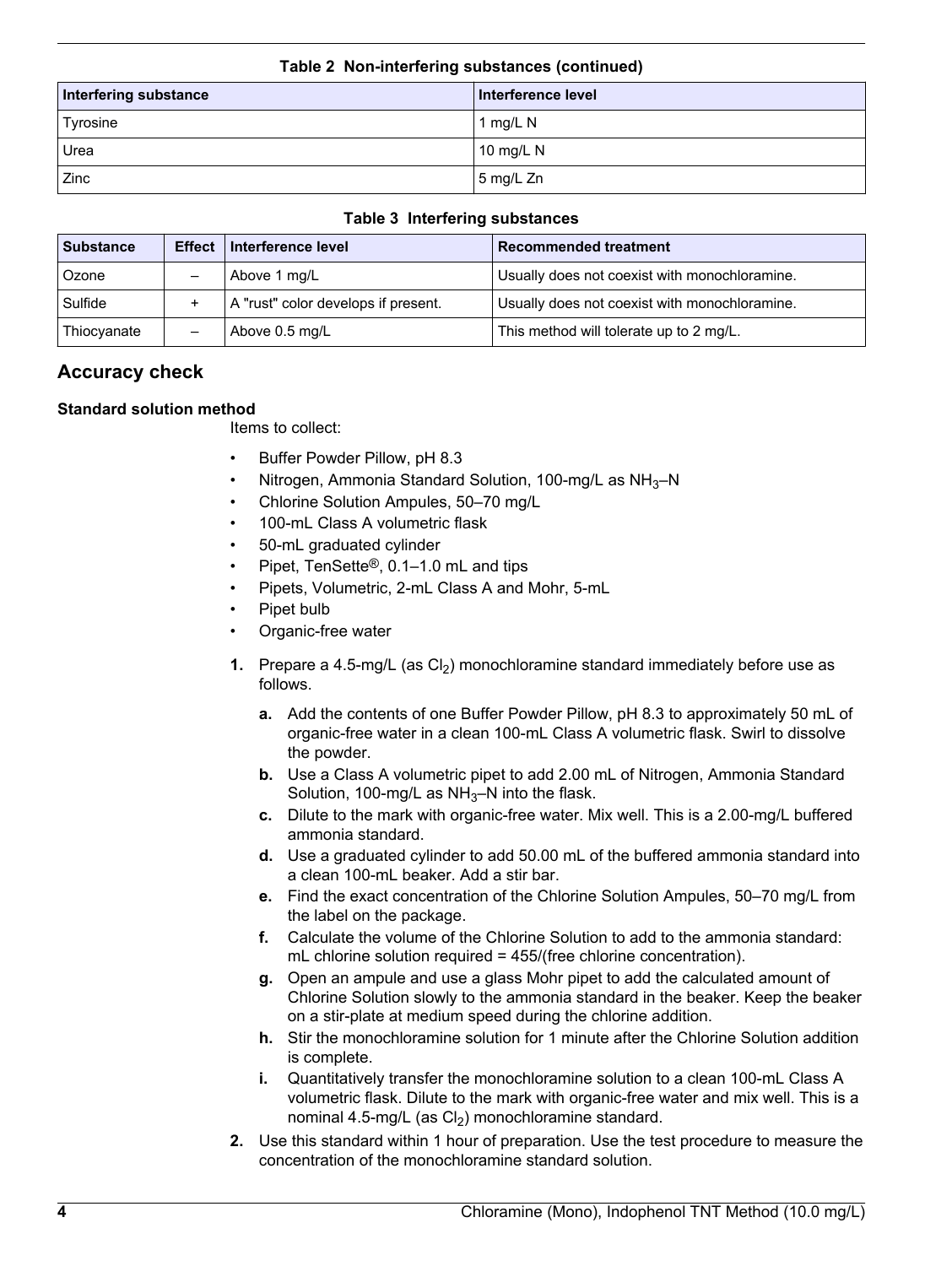**3.** Compare the expected result to the actual result.

*Note: The factory calibration can be adjusted slightly with the standard adjust option so that the instrument shows the expected value of the standard solution. The adjusted calibration is then used for all test results. This adjustment can increase the test accuracy when there are slight variations in the reagents or instruments.*

# **Method performance**

The method performance data that follows was derived from laboratory tests that were measured on a spectrophotometer during ideal test conditions. Users can get different results under different test conditions.

| Program | <b>Standard</b> | Precision (95% confidence interval) | <b>Sensitivity</b><br>Concentration change per 0.010 Abs change |
|---------|-----------------|-------------------------------------|-----------------------------------------------------------------|
| 67      | 5.9 mg/L $Cl2$  | 5.6–6.2 mg/L $Cl_2$                 | 0.1 mg/L $Cl2$                                                  |

# **Summary of method**

In the presence of a cyanoferrate catalyst, monochloramine  $(NH<sub>2</sub>Cl)$  in the sample reacts with a substituted phenol to form an intermediate monoimine compound. The intermediate couples with excess substituted phenol to form a green-colored indophenol, which is proportional to the amount of monochloramine present in the sample. The measurement wavelength is 655 nm for spectrophotometers or 610 nm for colorimeters.

# **Consumables and replacement items**

#### **Required reagents**

| <b>Description</b>                           | <b>Quantity/Test</b> | Unit   | Item no. |
|----------------------------------------------|----------------------|--------|----------|
| Monochloramine, HR, Test 'N Tubes, includes: |                      |        | 2805145  |
| HR Monochloramine Diluent Vials <sup>1</sup> |                      | 50/pkg |          |
| Funnel, micro, poly                          |                      | each   | 2584335  |
| Monochlor F Reagent Pillow                   |                      | 50/pkg | 2802246  |

<sup>1</sup> Not sold separately

#### **Required apparatus**

<span id="page-4-0"></span>

| <b>Description</b>         | <b>Quantity/Test</b> | Unit | Item no. |
|----------------------------|----------------------|------|----------|
| Pipet, Mohr, glass 2.00-mL |                      | each | 2093636  |
| Pipet filler, safety bulb  |                      | each | 1465100  |
| Test tube rack             |                      | each | 1864100  |

#### **Recommended standards**

| <b>Description</b>                                                         | Unit             | Item no. |
|----------------------------------------------------------------------------|------------------|----------|
| Buffer Powder Pillows, pH 8.3                                              | $25$ /pkg        | 89868    |
| Chlorine Standard Solution, 10-mL Voluette <sup>®</sup> Ampule, 50-75 mg/L | $16$ /pkg        | 1426810  |
| Chlorine Standard Solution, 2-mL PourRite® Ampules, 50-75 mg/L             | $20$ /pkg        | 1426820  |
| Chlorine Standard Solution, 2-mL PourRite® Ampules, 25-30 mg/L             | $20$ /pkg        | 2630020  |
| Nitrogen Ammonia Standard Solution, 100-mg/L as $NH3-N$                    | $500 \text{ ml}$ | 2406549  |
| Nitrogen, Ammonia Standard Solution, 1000-mg/L NH <sub>3</sub> -N          | 1 L              | 2354153  |
| Water, organic-free                                                        | 500 mL           | 2641549  |